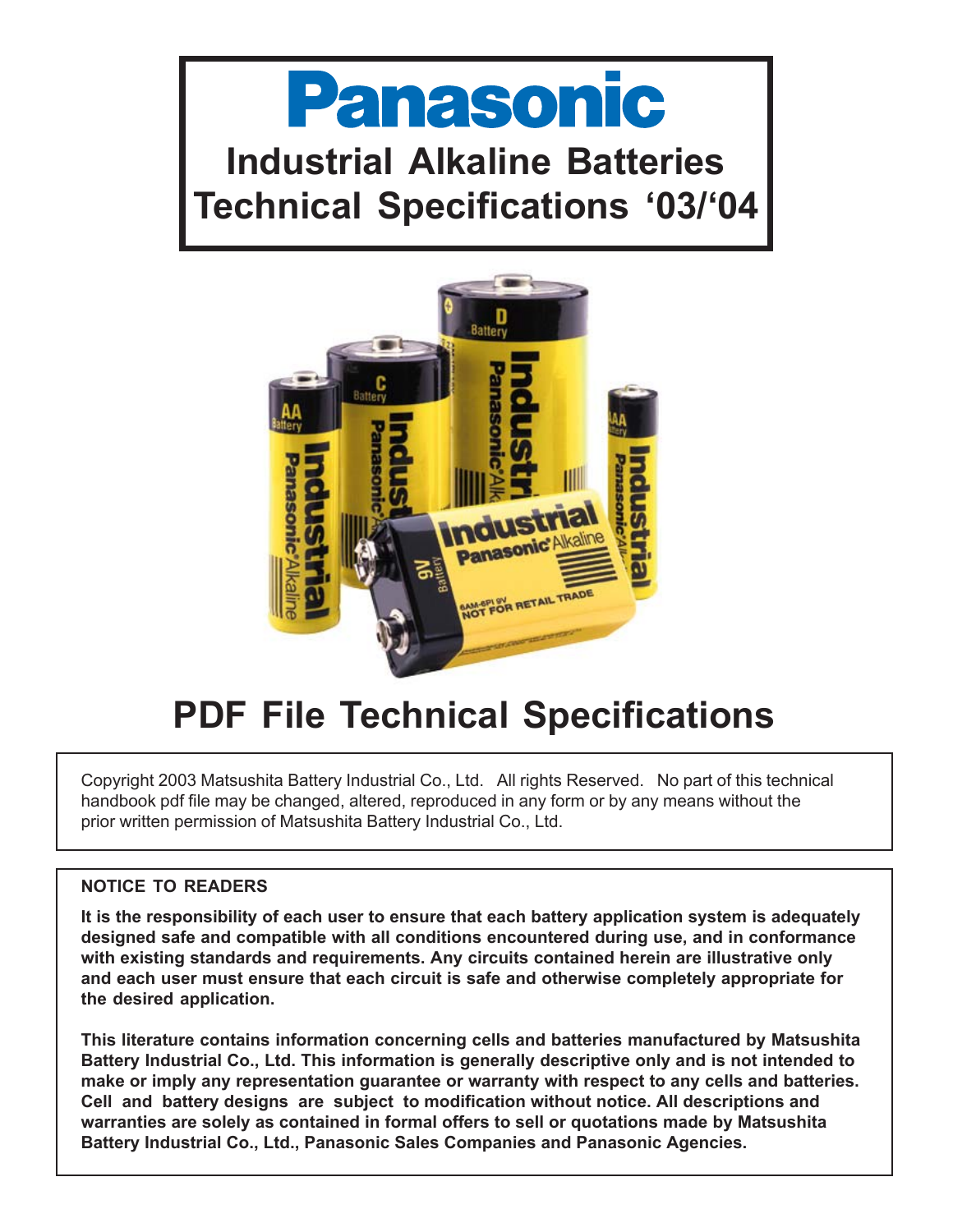# **INDUSTRIAL ALKALINE BATTERIES**



Panasonic Industrial Alkaline batteries are designed to provide consistent performance and longer lasting power in industrial and OEM applications. Available with convenient shrink wrap or bulk packaging in case and pallet quantities to provide excellent cost efficiencies in higher volume applications.

**• Large Current and Large Capacity for an Excellent Performance**

Large quantities of highly pure manganese dioxide is used in the positive-activating substance. The negative-activating substance consists of zinc powder scattered throughout the gelled alkaline electrolyte. The result is large reaction area that produces a large capacity and a large current.

- **• Stable Voltage and Current** A caustic alkaline solution is used for the electrolyte to ensure high conductivity. 'This maintains a stable voltage and stable current at all times.
- **• Unsurpassed Resistance to Leakage** The use of a special resin-sealing inlet and special sealant results in unsurpassed leak-resistance.
- **• Excellent Storage Life** Highly pure materials are used to minimize selfdischarge, thus ensuring a long storage life.
- **• Contains Less Than 0.0005 Mercury by Weight** We've replaced mercury with new proprietary materials that allow us to still maintain the high level of performance you expect from Panasonic.
- **• Made in the USA**

### **Outline Applications**

Portable audio products **•** Strobes **•** Cameras

- Electronic calculators **•** Cameras Electric shav-
- ers **•** Tape recorders **•** Highpower flash lights **•** Toys
- Other cordless products Pagers Clocks
- Security devices Remote controllers Electronic door locks

# **Precautions Features**

- **•** Improper use of batteries may cause leakage and explosion. Therefore, strictly observe the following precautions.
	- (1) Install the batteries with the positive (+) and negative (-) polarities in the proper direction.
	- (2) Do not use new and old batteries together.
	- (3) Do not use cylindrical alkaline batteries with other types of batteries.
	- (4) Never attempt to short-circuit, disassemble, or heat batteries. Do not throw batteries into a fire.
- **•** Cylindrical alkaline primary batteries are not rechargeable. Charging of primary batteries may cause an explosion or leakage which may result in bodily injury.

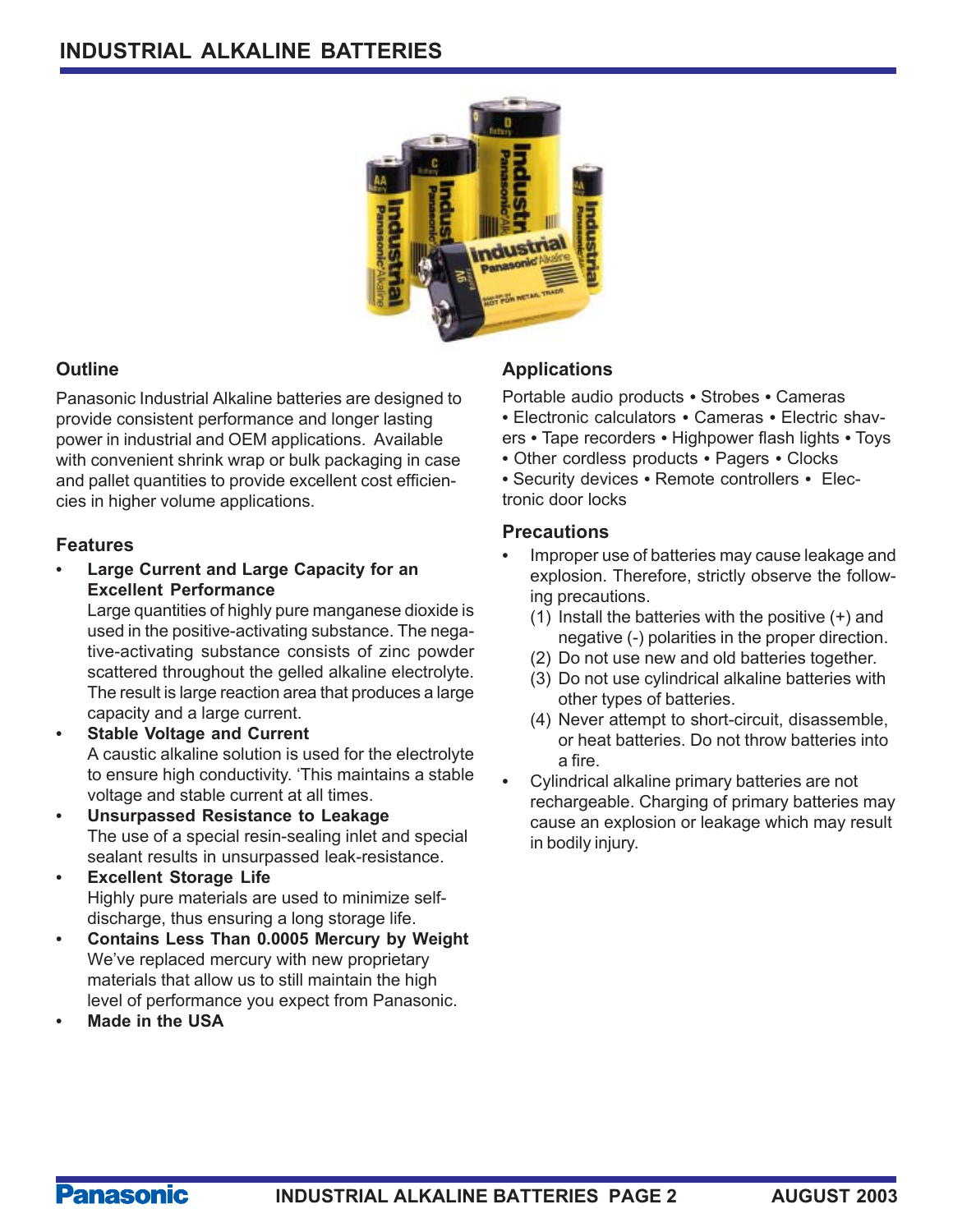| <b>Model</b><br><b>Number</b> | <b>Size</b> | <b>Nominal</b> | <b>Rated</b><br>Voltage   Capacity <sup>1</sup> | Rated<br>Voltage<br>Cut-off | <b>Rated</b><br>Load | Dimensions <sup>2</sup>  |                  |                                                                                 |                          |                        | Weight   Volume              | <b>Terminals</b>             | <b>Cross Reference</b> |             |
|-------------------------------|-------------|----------------|-------------------------------------------------|-----------------------------|----------------------|--------------------------|------------------|---------------------------------------------------------------------------------|--------------------------|------------------------|------------------------------|------------------------------|------------------------|-------------|
|                               |             |                |                                                 |                             |                      | <b>Diameter</b><br>(Max) | Height<br>(Max.) | Length<br>(Max.)                                                                | Width<br>(Max.)          | (Avg.)                 | (Max.)                       |                              |                        |             |
|                               |             | (V)            | (mAh)                                           | (V)                         | $\Omega$             | $in.$ ( $mm$ )           |                  | $\vert$ <i>in.</i> (mm) $\vert$ <i>in.</i> (mm) $\vert$ <i>in.</i> (mm) $\vert$ |                          | oz(g)                  | $\left  in^3~(cm^3) \right $ |                              | <b>ANSI</b>            | <b>IEC</b>  |
| $AM-1PI^*$                    | D           | 1.5            | 17.000                                          | 0.8                         | 39                   | 1.312<br>(33.3)          | 2.407<br>(61.1)  |                                                                                 | $\overline{\phantom{a}}$ | 4.97<br>(141)          | 3.28<br>(53.8)               | Flat or<br>Button Top        | 13A                    | <b>LR20</b> |
| AM-2PI*                       | C           | 1.5            | 7,800                                           | 0.8                         | 39                   | 1.004<br>(25.5)          | 1.969<br>(50.00) |                                                                                 | $\overline{\phantom{0}}$ | 2.47<br>(70)           | 1.62<br>(26.6)               | Flat or<br><b>Button Top</b> | 14A                    | <b>LR14</b> |
| AM-3PI*                       | AA          | 1.5            | 2.870                                           | 0.8                         | 75                   | 0.571<br>(14.50)         | 888.1<br>(50.50) |                                                                                 |                          | 0.84<br>(24)           | 0.51<br>(8.4)                | Button Top                   | <b>15A</b>             | LR6         |
| $AM-4PI*$                     | <b>AAA</b>  | 1.5            | 1.150                                           | 0.8                         | 75                   | 0.413<br>(10.49)         | 1.752<br>(44.50) |                                                                                 | ۰                        | 0.42<br>$^{\prime}12)$ | 0.23<br>(3.8)                | Button Top                   | 24A                    | <b>LR03</b> |
| 6AM-6PI*                      | 9V          | 9.0            | 570                                             | 4.8                         | 620                  |                          | 909.<br>(48.49)  | 1.043<br>(26.49)                                                                | 0.689<br>(17.50)         | .65<br>(45)            | 1.37<br>(22.5)               | Snap                         | 1604A                  | 6LR61       |

#### **Industrial Alkaline Batteries Summary Specification Table**

\* = Typical packaging designator codes (see below)

| <b>Model</b><br><b>Number</b> | <b>Description</b>               | Case<br>Qty | <b>Pallet</b><br>Qty |
|-------------------------------|----------------------------------|-------------|----------------------|
| AM-1PI                        | Inner carton-bulk                | 144         | 5184                 |
| AM-1FTFX                      | Bulk-flat top                    | 140         | 5880                 |
| AM-1FTSFX                     | Bulk-flat top-plain silver label | 140         | 5880                 |
| AM-2PI                        | Inner carton-bulk                | 288         | 11520                |
| AM-2FTFX                      | Bulk-flat top                    | 234         | 11232                |
| AM-3PVB                       | <b>Bulk</b>                      | 500         | 36000                |
| $AM-3PV2S$                    | 2 shrink-inner carton-bulk       | 600         | 32400                |
| AM-4PI/B                      | Bulk                             | 500         | 76000                |
| $AM-4PI/2S$                   | 2 shrink-inner carton-bulk       | 500         | 84000                |
| 6AM-6PVB                      | Bulk                             | 210         | 17010                |
| 6AM-6S/B                      | Bulk-plain silver label          | 210         | 17010                |
| 6AM-6PV1S                     | 1 shrink-inner carton-bulk       | 288         | 16128                |

#### **Notes:**

- 1) Rated capacity: For reference only. Actual ratings may vary depending on the discharge rate of the end application and usage conditions.
- 2) Dimensions are IEC/ANSI STANDARDS.
- **•** Operating Temperature Range is -20°C to 54°C (-4°F to 130°F)
- **•** No Mercury Added
- **•** No Lead Added
- **•** No Cadmium Added
- **•** Made in the U.S.A.

#### **Disposal**

Since January 1992 all Panasonic Alkaline batteries are manufactured with "no mercury added". These batteries are classified by the federal government as non-hazardous waste and are safe for disposal in the normal municipal waste stream. Exceptions: California requires non-households to dispose of these batteries in accordance with the California Universal Waste Rules; Minnesota (Hennipen County only) requires consumers and non-consumers to dispose of these batteries as a hazardous waste.

### **Transportation**

Panasonic Alkaline batteries are considered to be "dry cell" batteries and are unregulated for purposes of transportation by the U.S. Department of Transportation (DOT), International Civil Aviation Administration (ICAO), International Air Transport Association (IATA) and the International Maritime Organization (IMO). The only requirements for shipping these batteries by DOT is Special Provision 130 which states: "Batteries, dry are not subject to the requirements of this subchapter only when they are offered for transportation in a manner that prevents the dangerous evolution of heat (for example, by the effective insulation of exposed terminals). The only requirements for shipping these batteries by ICAO and IATA is Special Provision A123 which states: "An electrical battery or battery powered device having the potential of dangerous evolutions of heat that is not prepared so as to prevent a short-circuit (e.g. in the case of batteries, by the effective insulation of exposed terminals; or in the case of equipment, by disconnection of the battery and protection of exposed terminals) is forbidden from transportation."

For additional information on the transportation and disposal of batteries, please contact your local Panasonic Battery Sales Group sales office or visit our website at:

#### **www.panasonic.com/batteries** ⇒ **OEM Section**

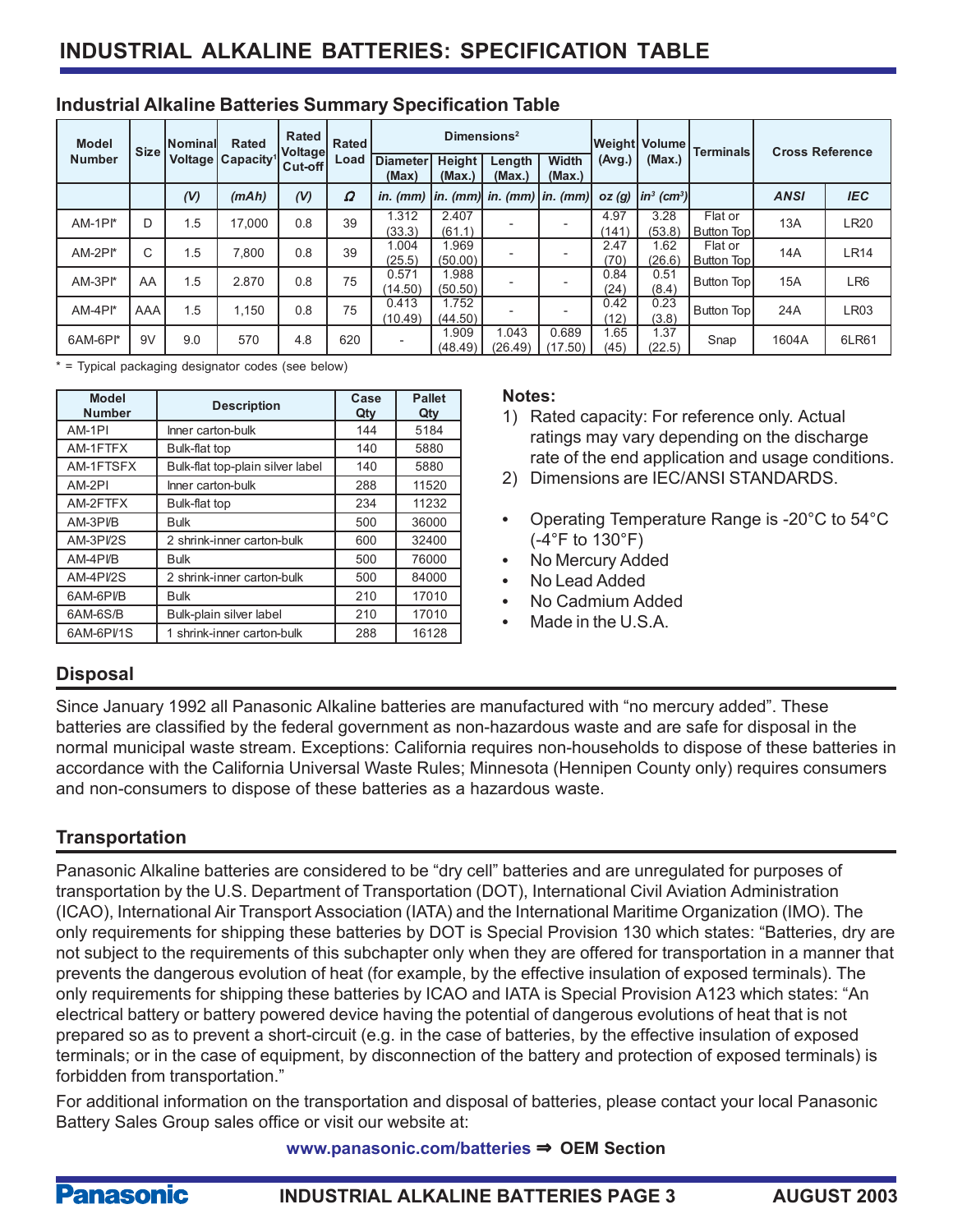# **INDUSTRIAL ALKALINE BATTERIES: BATTERY SELECTOR GUIDE**



**Panasonic** 

**INDUSTRIAL ALKALINE BATTERIES PAGE 4 AUGUST 2003**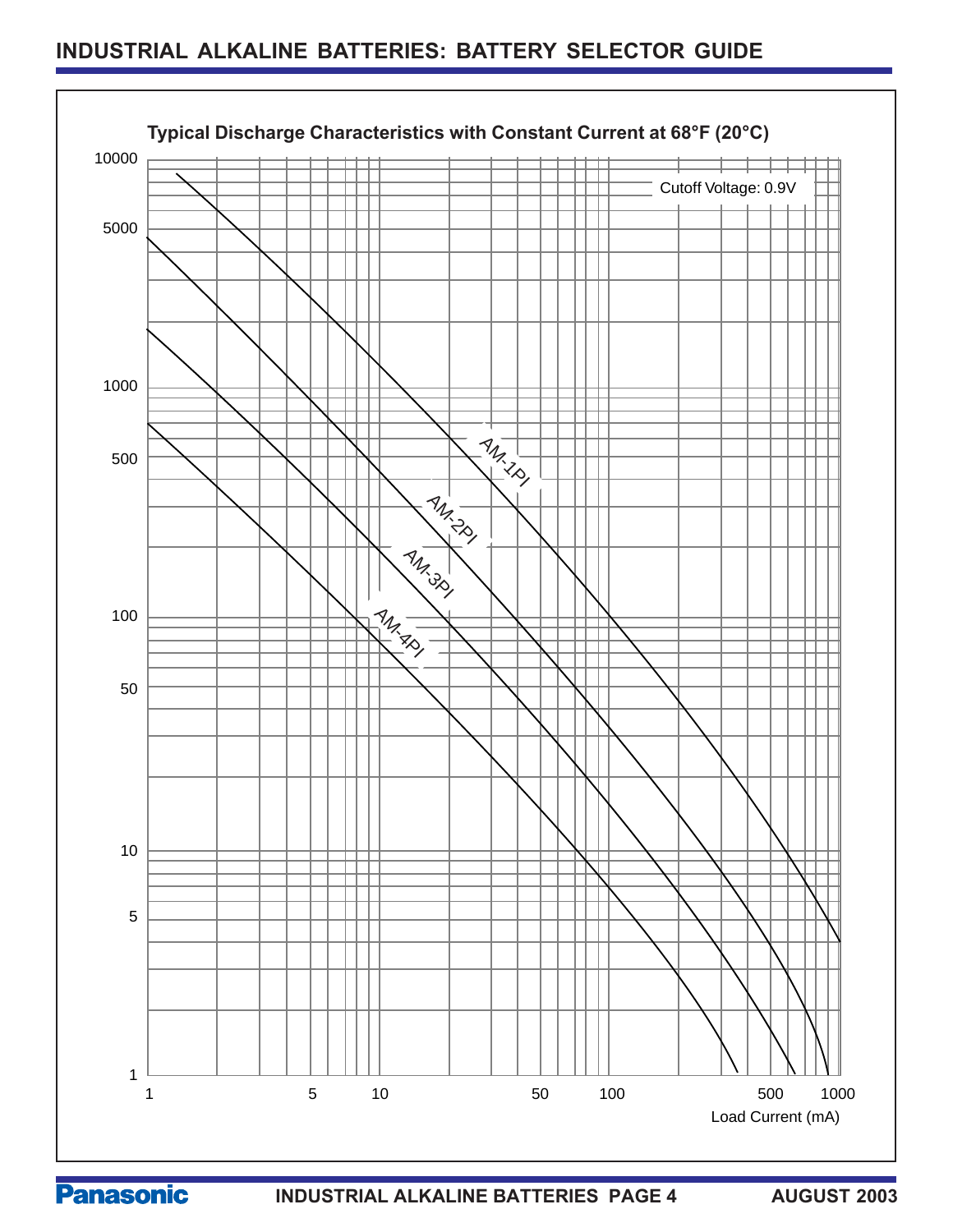# **INDUSTRIAL ALKALINE BATTERIES: SPECIFICATIONS**



**Panasonic** 

**INDUSTRIAL ALKALINE BATTERIES PAGE 5 AUGUST 2003**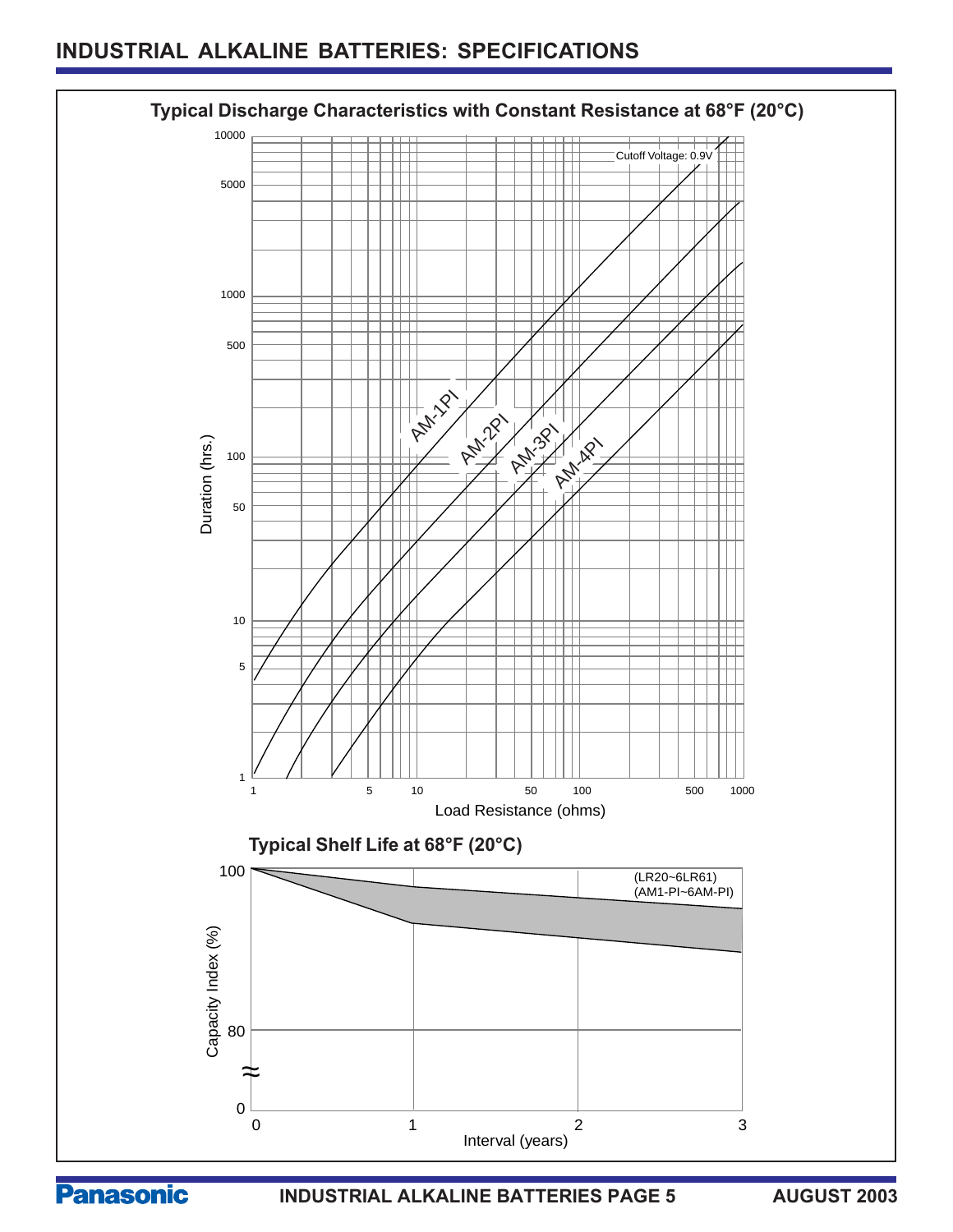

**Panasonic** 

**INDUSTRIAL ALKALINE BATTERIES PAGE 6 AUGUST 2003**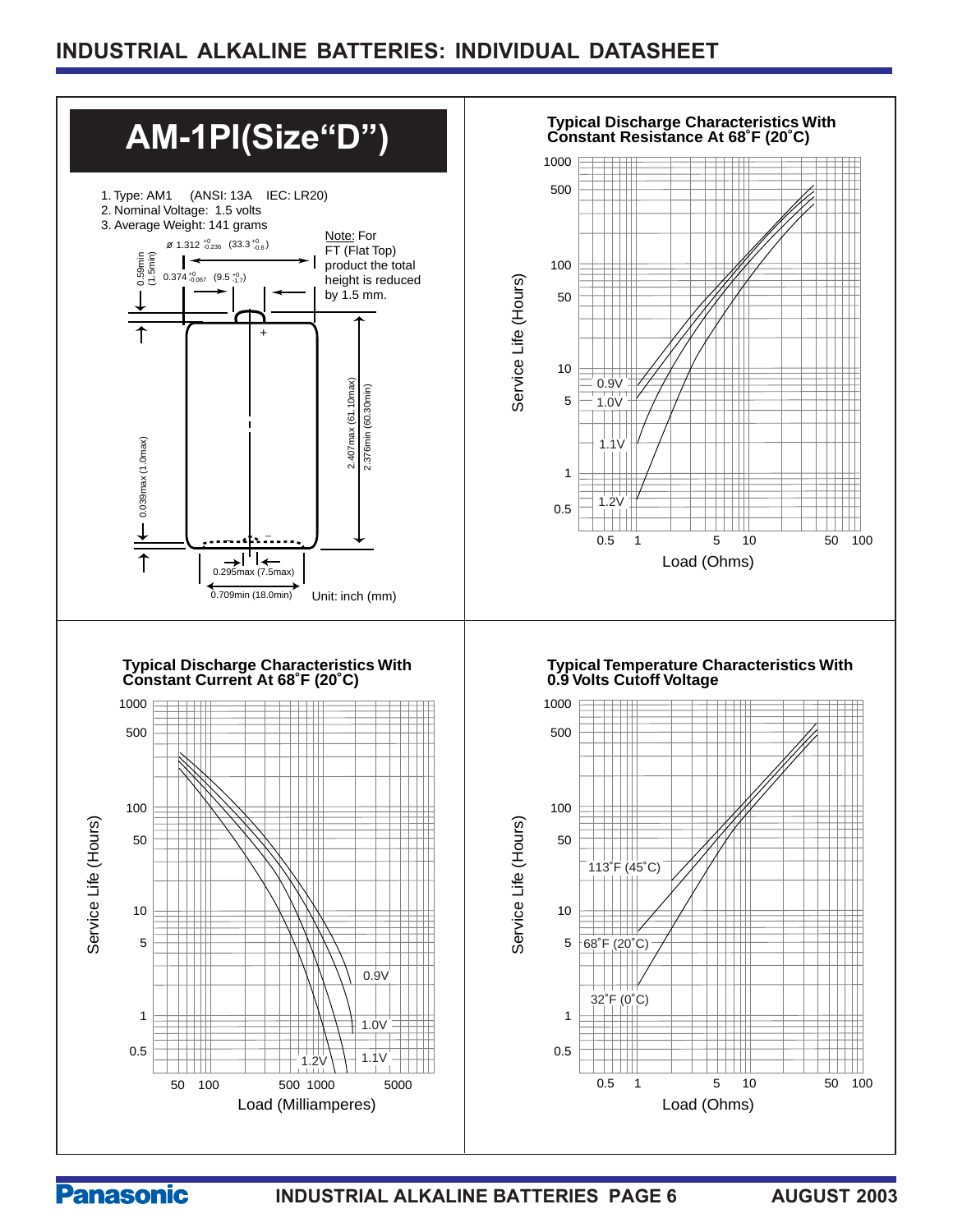

**Panasonic** 

**INDUSTRIAL ALKALINE BATTERIES PAGE 7 AUGUST 2003**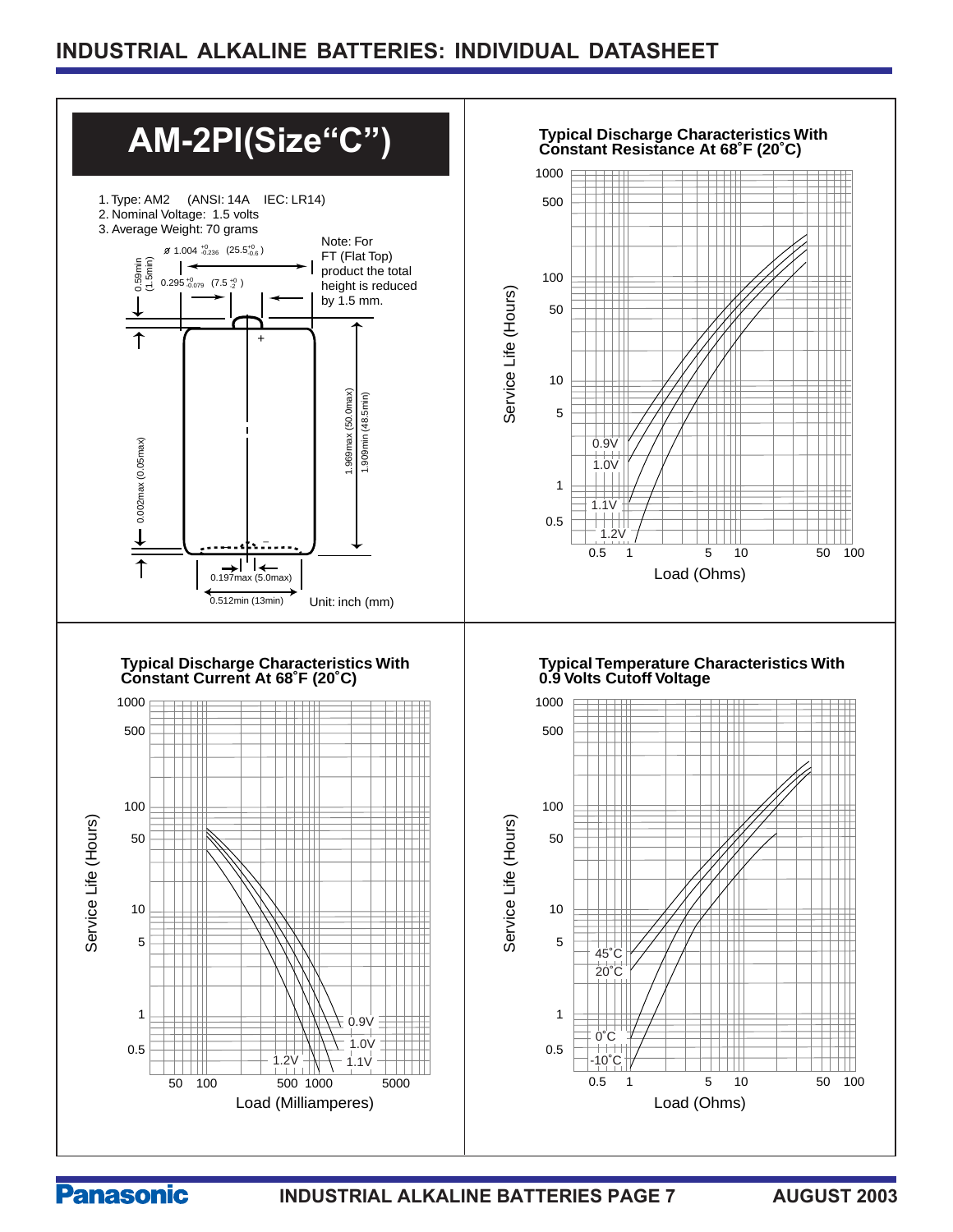

**Panasonic** 

**INDUSTRIAL ALKALINE BATTERIES PAGE 8 AUGUST 2003**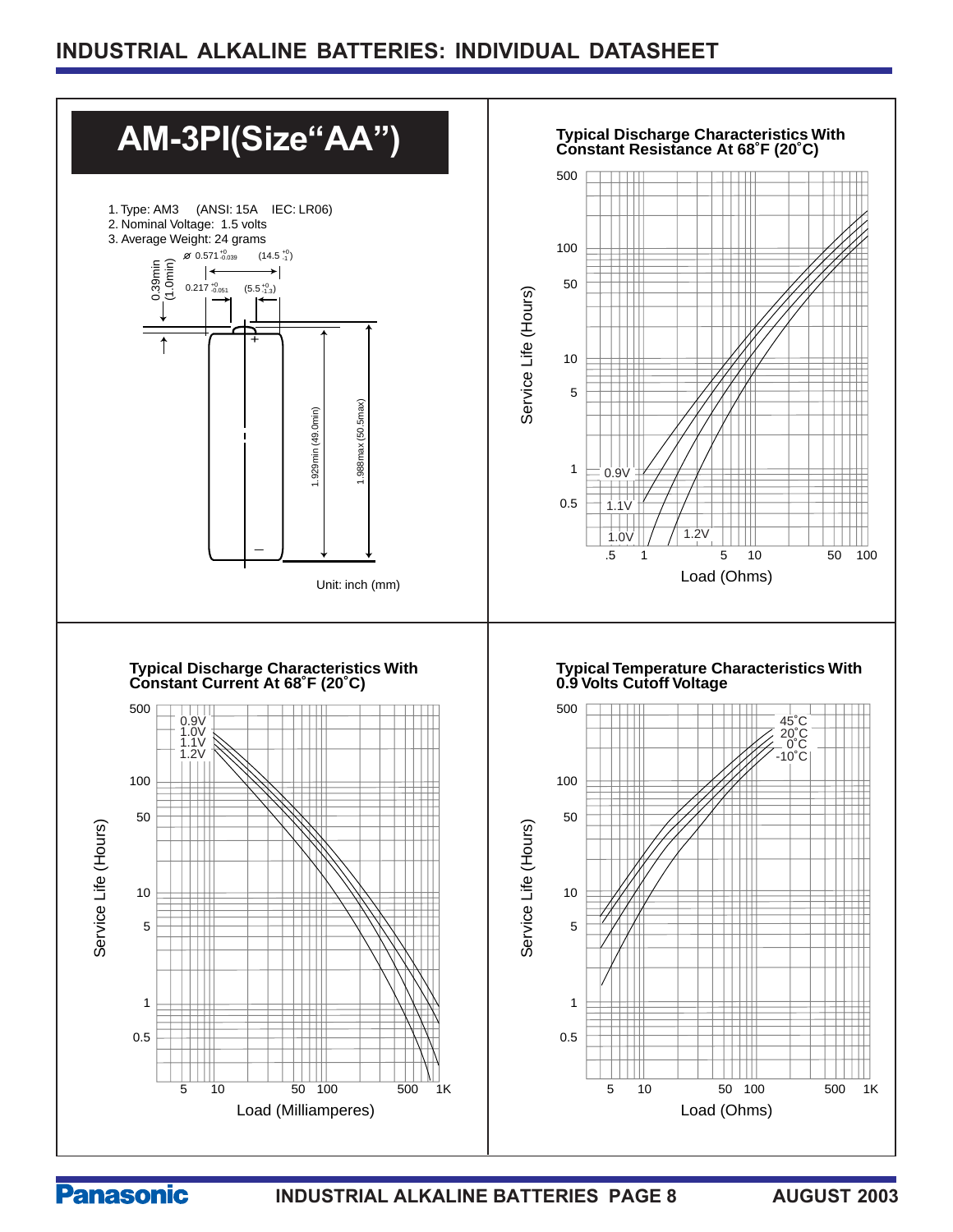

**INDUSTRIAL ALKALINE BATTERIES PAGE 9 AUGUST 2003**